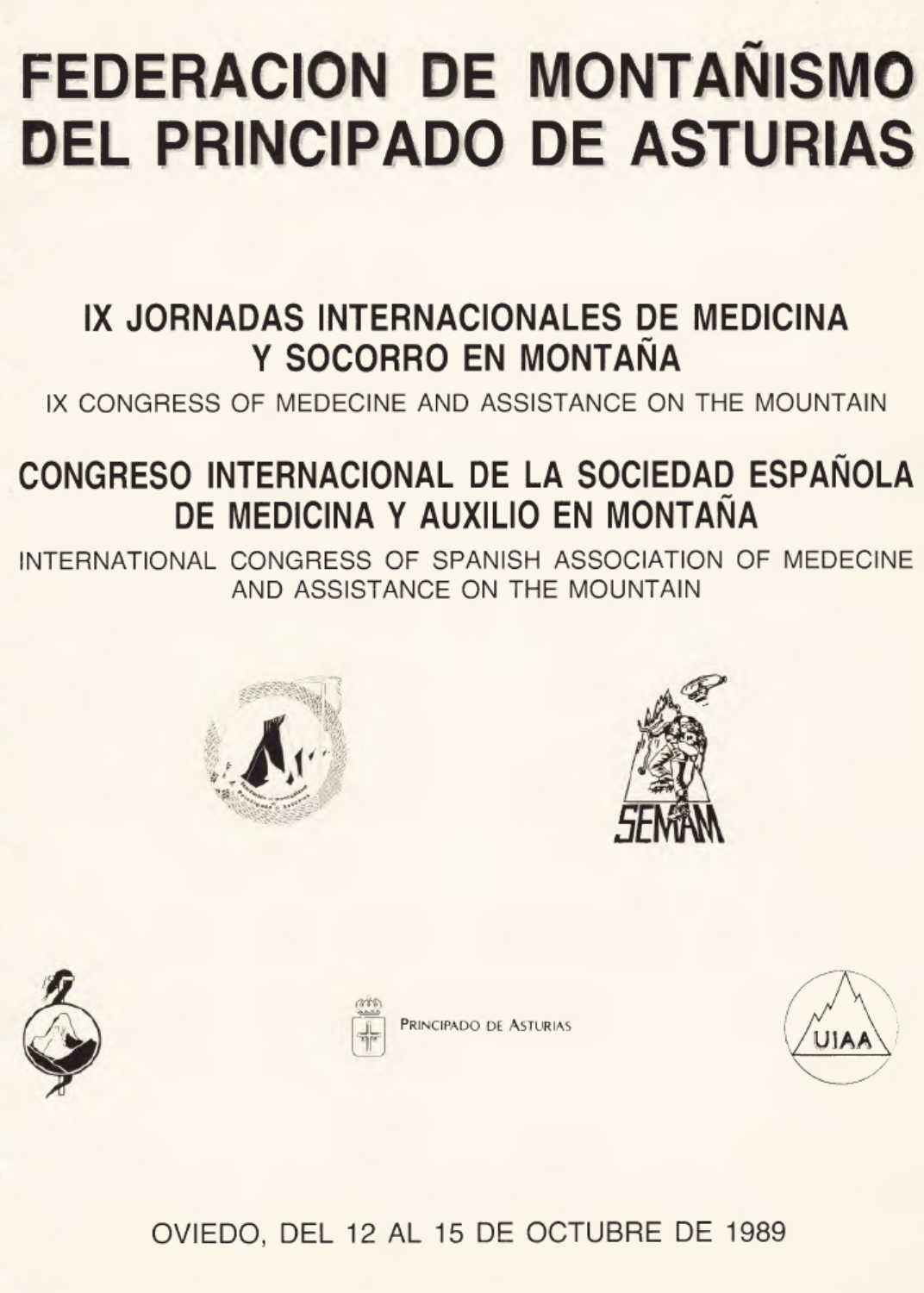RISK FACTORS OF OVERUSE INJURIES IN SPORT CLIMBERS, WHAT KIND OF RELATION IS RETWEEN THE SPORT CLIMBER'S. BIOTYPE AND THE ACCURRENCE OF OVERUSE SYNDROMES IN UPPER EXTREMITIES? I. Rotman (1), M. Stanek (1), P. Veseli (1,2), Y. Skricka (1) (1) Medical Commission of the Czechoslovak

Mountaineering Association, Czechoslovakia

(2) Institute of Molecular Genetics. Czechoslovak Academy of Sciences, Praque.

In order to establish the prevalence and development of overuse injuries in unner extremities 187 Czechoslovak climbers were interrogated using a modified anamnestic questionnaire (Bertschi, Radlinger) and subjected to physical orthonaedic examination of the bands during the neriod 1987 - $1989.$ 

Twenty climbers complained about pain in the shoulders, 24 in the elbows.42 in forearms.33 in the wrists and 94 in fingers.Longlasting pain in fingers was observed in 73% out of 94 climbers. The fourth and third fingers were the most affected.

Einger deformities, were, found in 111 out, of, 176, climbers (63%). The most affected was the third finger. The most frequent finger deformity was a fusiform swellings of the fifth finger was a very frequent finding.

Thirty-nine climbers had already been examined in 1987 and/or in 1988 and the reneated examination showed a deterioration of finger damage in 23 (60%) of them.

For more detailed analisys 144 men surmounting climbing  $dist4$ ;  $cut$   $v$ -arade  $fran 7$  to  $10$  (UIAA) were selected Using linear regression analysis significant but not strong relationships were scoreibody weight and number of nodes in climbers fingers; body weight and number of flexion deformities; duration of climbing activity, number of painful fingers, pain score, and maximal nerformanceinain-score and number of  $a11$ finner deformities.flexion deformities and maximal performance; maximal performance and number  $of$ all finger deformities.fusiform swellings.and pain score.

Concerning enormous strains which are put in on the climbers' fingers the extremel y difficult climbing has come to the level of the top sport. Therefore selection and assessment of suitability (appropriateness) for these top loads have become up-to-date problems as a primary prevention of overuse injuries.

Primary prevention of overloading concers not only the structure, frequency and intensity of training but also the determination of the "optimal biotype" for top sport climbing at the first instance.

For this purpose it is necessary to work a suitable biotypological methodology out to establish possibilities of the applicability of the biotypology to characterize  $+<sub>ba</sub>$ snort climber, to create the most convenient method for examination of climbers and for classification of their finger damage.to determine the relation between the sport climber's biotype and the occurrence of overuse syndromes in upper extremities.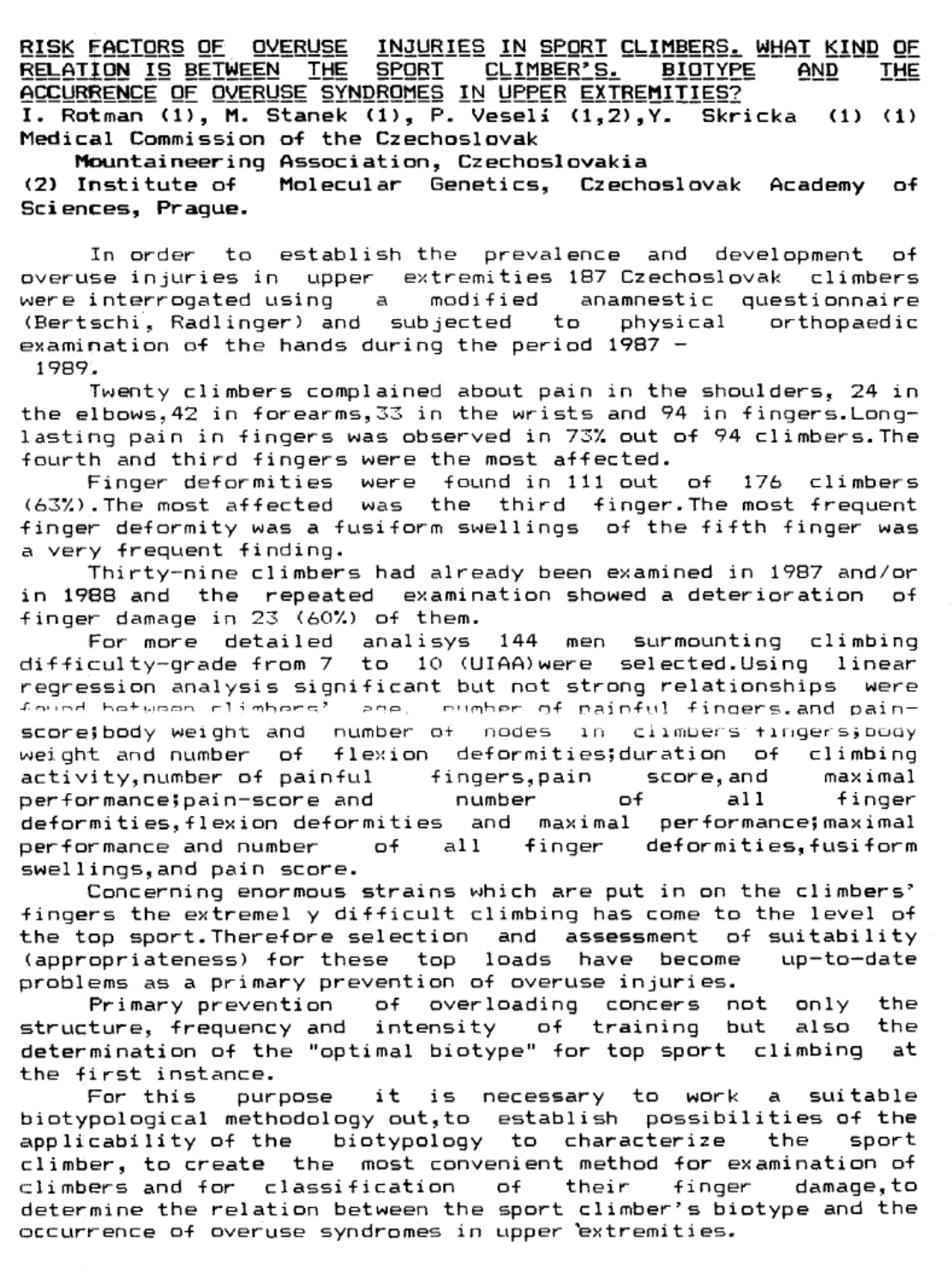FACTORES DE RIESGO DE LESIONES POR SOBRECARGA EN ALPINISTAS. QUE RELACION HAY CON EL DEPORTE DE LA ESCALADA BIOTIPO Y LA EXISTENCIA DE SINDROMES POR SOBRECARGA EN EXTREMIDADES SUPERIORES.

I. Rotman 41), m. Stanek (1), P. Veseli (1.2), Y. Skacka, (1) Comisión Médica de Checoslovaquia.

(2) Instituto de Genética molecular. Academia de las Ciencias Checoslovaca, Praga.

Para establecer la prevalencia y desarrollo de las lesiones por sobrecarga en extremidades superiores.  $1.89$ alninistas checoslovacos fueron interrogados mediante un cuestionario anamnestico modificado (Bertchs, Radlinger) y sujetos a un examen físico ortopédico de las manos durante el periodo 1987-1989.

Veinte alpinistas aquejados de dolor en hombros. 24 en codo, 42 en antebrazo, 33 en muñeca y 94 en dedos. En 73% de los 94 alpinistas se ha observado dolor prolongado en dedos.

Se han encontrado deformidades de los dedos en 111 de los 176 alpinistas (63%). El más afectado ha sido el tercer dedo. La deformidad en dedos mas frecuente encontrada es una tumefacción fusiforme en el quinto dedo.

En 1987  $\sqrt{1988}$  se han examinado 39 alpinistas encontrándose deterioro de los dedos en 23 (60%).

Se han seleccionado para un análisis con detalle 144 aloinistas superando grados de dificultad de 7 a 10 (UIAA).

Mediante un análisis de regresión lineal, número de dedos con dolor y grado de dolorí peso corporal y número de nódulos en los dedos; peso corporal y número de deformidades en flexión: duración de la actividad, número de dedos con dolor, grado de dolor, y función máxima; grado de dolor y número de dedos deformados, limitación de la flexión y función máxima: función máxima y número de dedos deformados. tumefacción fusiforme y grado de dolor.

Sobre o acerca de la enorme tensión que soportan en los dedos, escalando en extrema dificultad, ha ocurrido en éste deporte al más alto nivel.

Por lo tanto una selección y asesoramiento concerniente de las superficies de carga, ha favorecido una moderna prevención primaria de los problemas de lesiones por sobrecarna.

La prevención primaria acerca de la sobrecarga, no solamente de la estructura, frecuencia e intensidad del entrenamiento sino también de la determinación de un "biotipo óptimo" para el alpinista en primer lugar.

metodología biopatológica conveniente, para establecer la posibilidad de aplicación de la biopatología que caracteriza al alpinista; crear el método más conveniente para el examen de los alpinistas y para clasificar las lesiones de los dedos, determinar la relación entre el biotipo del alpinista y la existencia de síndromes por sobrecarga en extremidades superiores.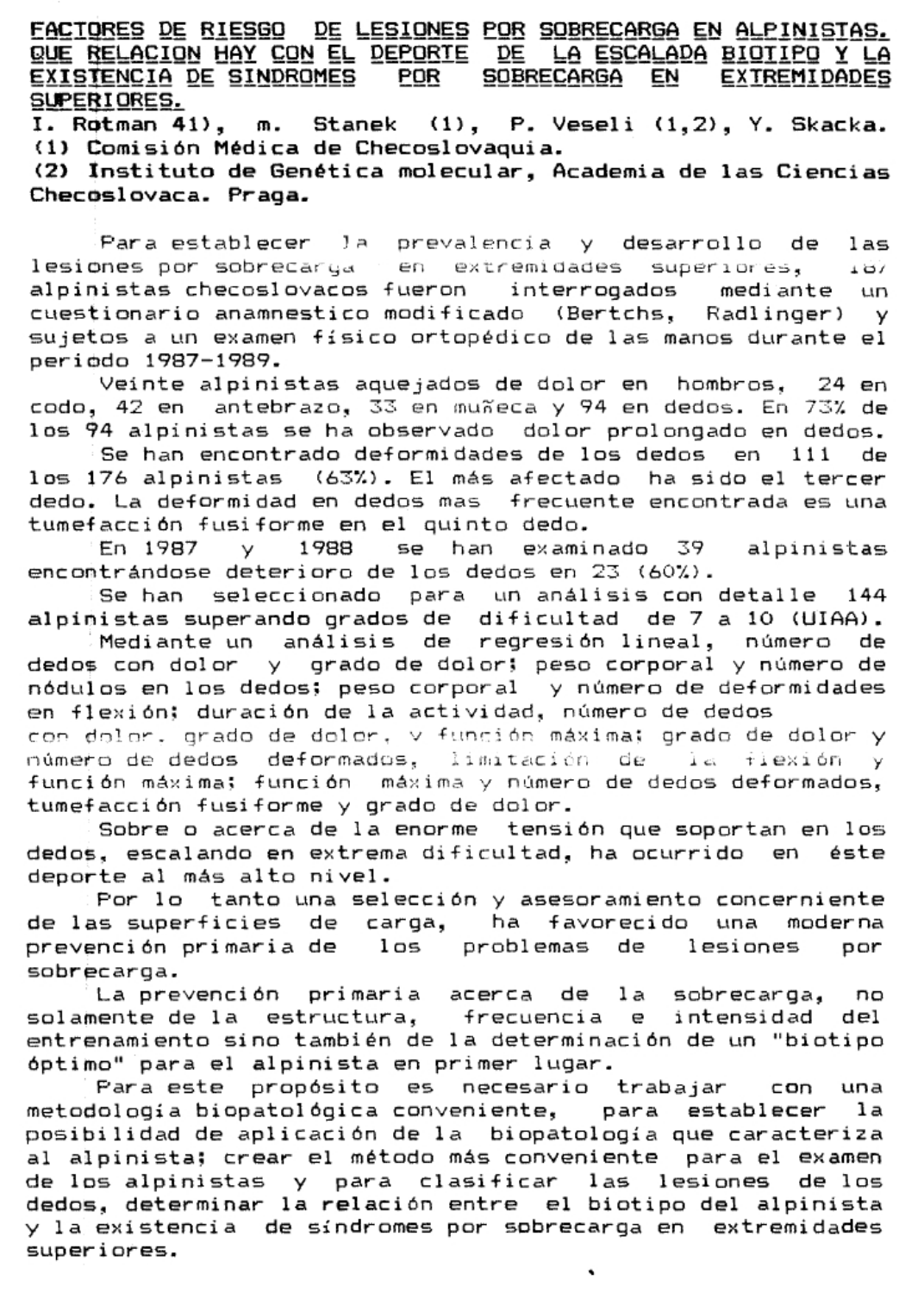# **RISK FACTORS OF OVERUSE INJURIES IN SPORT CLIMBERS:** WHAT KIND OF RELATION IS THERE BETWEEN THE SPORT CLIMBER'S BIOTYPE AND THE OCCURRENCE OF OVERUSE SYNDROMES IN THE UPPER EXTREMITIES?

Ivan ROTMAN (1,2), Milan STANEK (1,3), Pavel VESELY (1,4), Tomas SKRICKA (1,5)

- (1) Medical Commission of the Czechoslovak Mountaineering Association, Czechoslovakia (2) National Institute of Health in Decin
- Department of Sports Medicine
- (3) National Institute of Health in Veselí nad Moravou
- Department of Rehabilitation Medicine (4) Institute of Molecular Genetics,
- Czechoslovak Academy of Sciences, Prague (5) J. E. Purkyne University in Brno
- Ist Clinic of Surgery

## *INTERNATIONAL CONGRESS OF MOUNTAIN MEDICINE*

## *CONGRESSO INTERNATIONAL DE LA SOCIEDAD ESPANOLA DE MEDICINA Y AUXILIO EN MONTANA*

*OVIEDO, 12.-15.10.1989*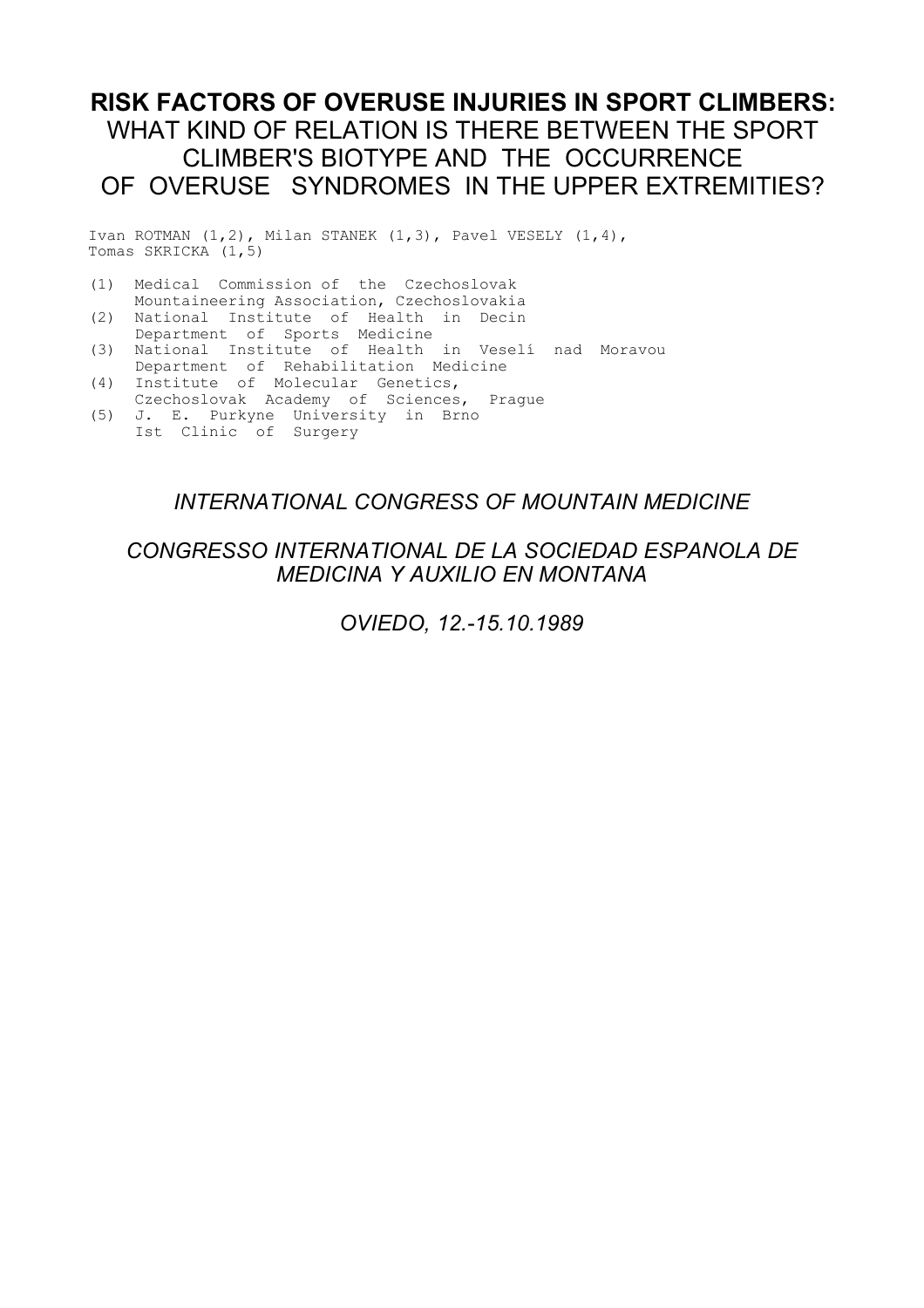RISK FACTORS OF OVERUSE INJURIES IN SPORT CLIMBERS and the contract of the contract of the contract of the contract of the contract of the contract of the contract of WHAT KIND OF RELATION IS THERE BETWEEN THE SPORT CLIMBER'S BIOTYPE AND THE OCCURRENCE OF OVERUSE SYNDROMES IN THE UPPER EXTREMITIES? Ivan ROTMAN (1,2), Milan STANEK (1,3), Pavel VESELY (1,4), Tomas SKRICKA (1,5) (1) Medical Commission of the Czechoslovak Mountaineering Association, Czechoslovakia (2) National Institute of Health in Decin Department of Sports Medicine (3) National Institute of Health in Veselí nad Moravou Department of Rehabilitation Medicine (4) Institute of Molecular Genetics, Czechoslovak Academy of Sciences, Prague (5) J. E. Purkyne University in Brno Ist Clinic of Surgery Ivan Rotman, MD

Department of Sports Medicine Maroldova 5 CS-405 01 Decin III Czechoslovakia

Acknowledgment The authors wish to thank Slavomir Hajek and Alastair R. MacGregor for excellent linguistic assistance

ABSTRACT

In order to obtain an estimate of the prevalence and development of overuse injuries in the upper extremities, 187 Czechoslovak climbers were interrogated using a modified anamnestic questionnaire (Bertschi, Radlinger) and subjected to physical orthopaedic examination of their hands during the period 1987 1989.

Twenty climbers complained of pain in the shoulders, 24 in the elbows, 42 in the forearms, 33 in the wrists and 94 in the fingers. Long-lasting pain in the fingers was reported by 73% of the 94 climbers. The fourth and third fingers were the most frequently affected. Finger deformities were found in 111 out of 176 climbers (63%). The most frequently affected was the third finger. The most frequent finger deformity was fusiform swelling of the proximal interphalangeal joints. Flexion deformity of the fifth finger was a very frequent finding.

Thirty-nine of the climbers were examined in 1987 or 1988 and a repeated examination in 1988 or 1989 showed a deterioration of finger damage in 23 (60%) of them.

For more detailed analysis, 144 men climbing difficulty grade 7 to 10 (UIAA) were selected. Using linear regression analysis, significant but not strong correlations were found between climber's age, number of painful fingers, and pain score; body height and number of nodes in climber's fingers; body weight and number of flexion deformities; duration of climbing activity, number of painful fingers, pain score, and maximal performance; training and maximal performance; pain score and number of finger deformities, flexion deformities, and maximal performance; maximal performance and number of finger deformities, fusiform swellings, and pain score.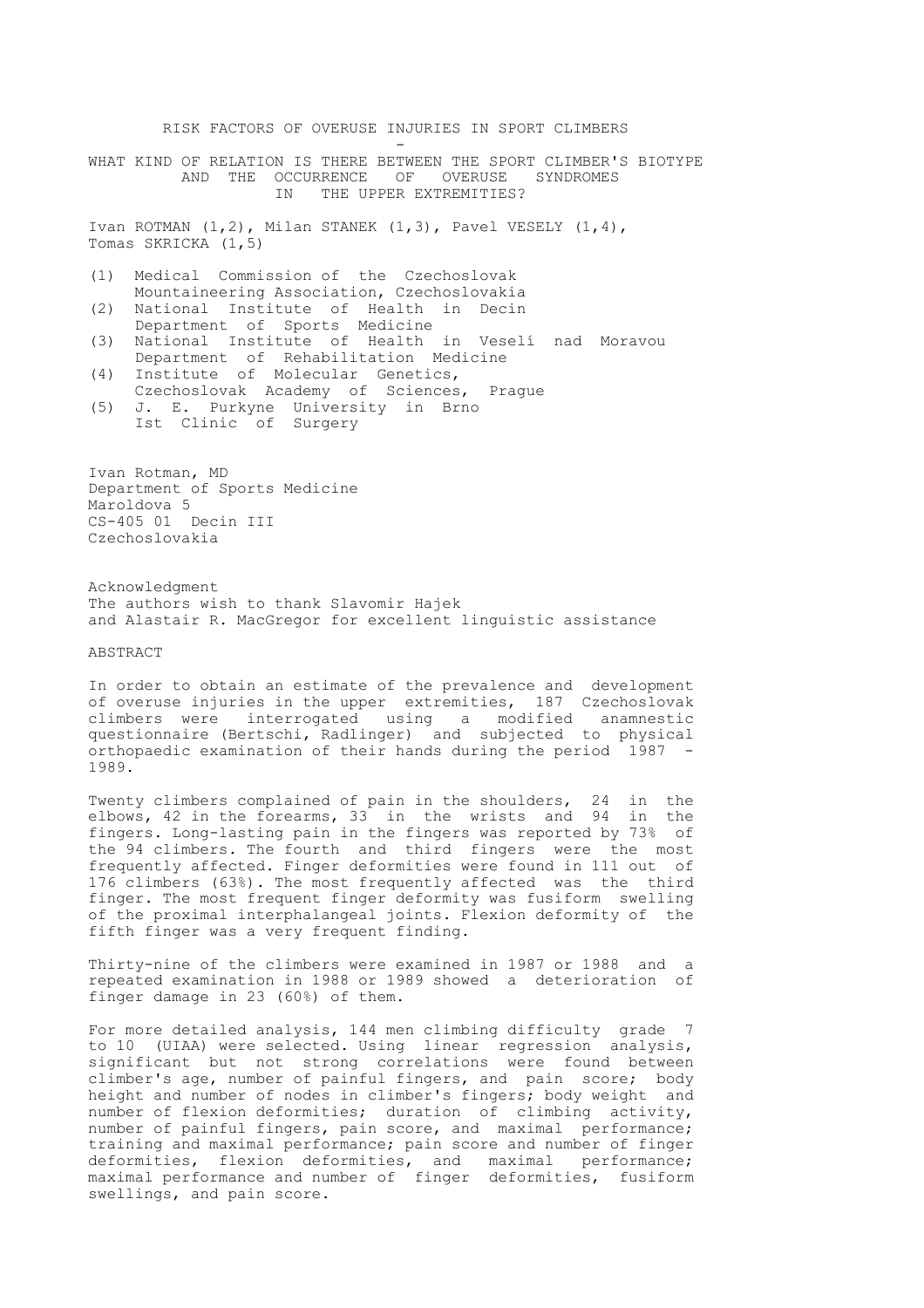Modern extreme rock climbing is now a top performance sport, in which enormous strains are put on the climbers' fingers. Prevention of overuse injuries is now a priority requiring appropriate selection and assessment of fitness.

Primary prevention of overloading concerns not only the structure, frequency and intensity of training, but also structure, frequency and intensity of training, but determination of an "optimal biotype" for top performance sport climbing.

For this it is necessary to work out a suitable biotype method, to ensure the characteristics of sport climbers can be biotyped, to evolve a standardised method for the examination of climbers and the classification of their finger damage and to attempt to correlate sport climbers' biotypes with the occurrence of hand overuse syndromes. INTRODUCTION

Rock climbing is currently on a steep rise in performance and interest. The introduction of organized competitions in free climbing has speeded up this process. At the same time many authors are reporting frequent injuries caused by chronic overloading of climbers' upper extremities (Table 1), particularly injuries of the finger tendons and joints  $(1-6,8,9,11,12,17-24)$ .

Chronic overloading results in overuse injuries - which are as stress fractures, early or late muscular stiffness, inflammation (tendonitis) of tendons and their insertions. Cartilage and joint capsules may also be damaged.

Fusiform swellings of a joint are due to active inflammation in the various parts of the joint, particularly in the synovial membrane, the capsule, and the surrounding soft tissue. Nodes on small finger joints are signs of joint degeneration and represent hypertrophied bony outgrowths around the margins of the joint. Flexion deformities are usually caused by damage and shortening of flexor tendons (16). Overuse injuries result from an imbalance between the load and the tissue tolerance to this load. Different risk factors are responsible for this imbalance. There is general agreement concerning the classification of risk factors into two categories: extrinsic risk factors, which are related to the type of sports activity and the manner in which the sport is

practised, and the intrinsic risk factors, which stem from the individual's physical characteristics and psychological traits (13-15; Table 2).

Modern extreme rock climbing is now a top performance sport, in which enormous strains are put on the climbers' fingers (6,7). Prevention of overuse injuries is now a priority requiring appropriate selection and assessment of fitness.

#### METHODS

Since 1987 a working group of the Medical Commission of the Czech Mountaineering Association has been following up health complaints and signs of finger injuries and damage in sport climbers taking part in extreme climbing competitions. Until May 1989, 187 climbers were interrogated using the modified Bertschi and Radlinger's anamnestic questionnaire (2)and subjected to physical orthopaedic examination (25).

Body weight was assessed by Broca's method using the formula for calculating of desirable body weight [Broca's index = {body weight/(body height-100}\*100].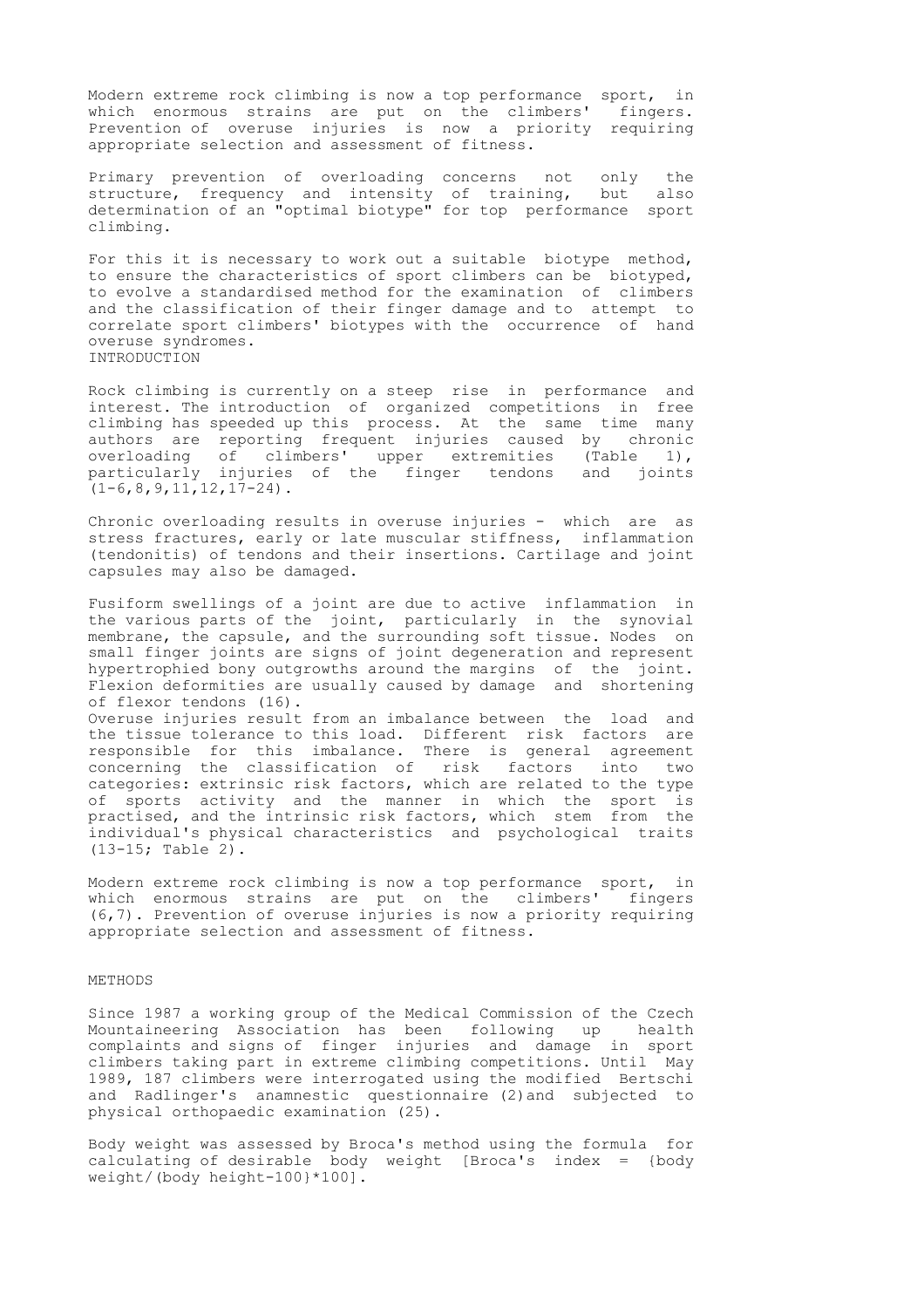At orthopaedic examinations, joint mobility and shape changes in the small finger joints were assessed. In 187 climbers (158 males and 29 females) 191 variables were recorded and consequently 35 717 data items collected. About 40 climbers were examined twice or three times, once in every consecutive year.

For more detailed analysis 144 men climbing difficulty grade 7 to 10 (UIAA) were selected.

The data was processed by means of a statistical computer program, Statgraphics 2.1.

#### RESULTS

Twenty climbers complained of pain in the shoulders, 24 in the elbows, 42 in the forearms, 33 in the wrists, and 94 in the fingers (Table 3). Long-lasting pain in the fingers was stated by 73% of the 94 climbers. The fourth and third fingers were the most frequently affected (Fig. 1).

Finger deformities were found in 111 out of 176 climbers, (63%). The most frequently affected was the third finger. The most frequent finger deformity was fusiform swelling of the proximal interphalangeal joints. Flexion deformity of the fifth finger was a very frequent finding (Fig. 2).

Repeated examination in 39 climbers showed an increase in the number of painful fingers in 11 cases and the number of finger deformities in 23 climbers (60%). At the same time, their climbing performance had increased in only 13 cases (33%).

A group of 144 men was characterized as follows: mean age 23 years, age range 16 to 37 years, mean body height over  $177$  cm, mean body weight over 68 kg, Broca's index 88 on an average, ranging from 72 to 110. The maximal difficulty grade had been reached in 5 years on an average (Table 4).

Using linear regression analysis significant but not strong correlations were found between

- climber's age, number of painful fingers, and pain score;
- body height and number of nodes in climber's fingers;
- body weight and number of flexion deformities;
- duration of climbing activity, number of painful fingers, pain score, and maximal performance
- training and maximal performance - pain score and number of finger deformities, flexion
- deformities and maximal performance
- maximal performance and number of finger deformities, fusiform swellings, and pain score (Table 5).

#### DISCUSSION

The prevalence of overuse injuries of the hand in sport climbers is extremely high. The results of this study confirm the majority of details found in other publications (1-6,8,9,11,12,17-24; Table 6).

This suggest that significant numbers of climbers involved in extreme rock climbing have to overload their bodies beyond their natural biological limits.

In contrast to findings made by other authors (11), a predominance of health complaints on the left hand was not observed. Pain and finger deformities were located mainly in the right hands.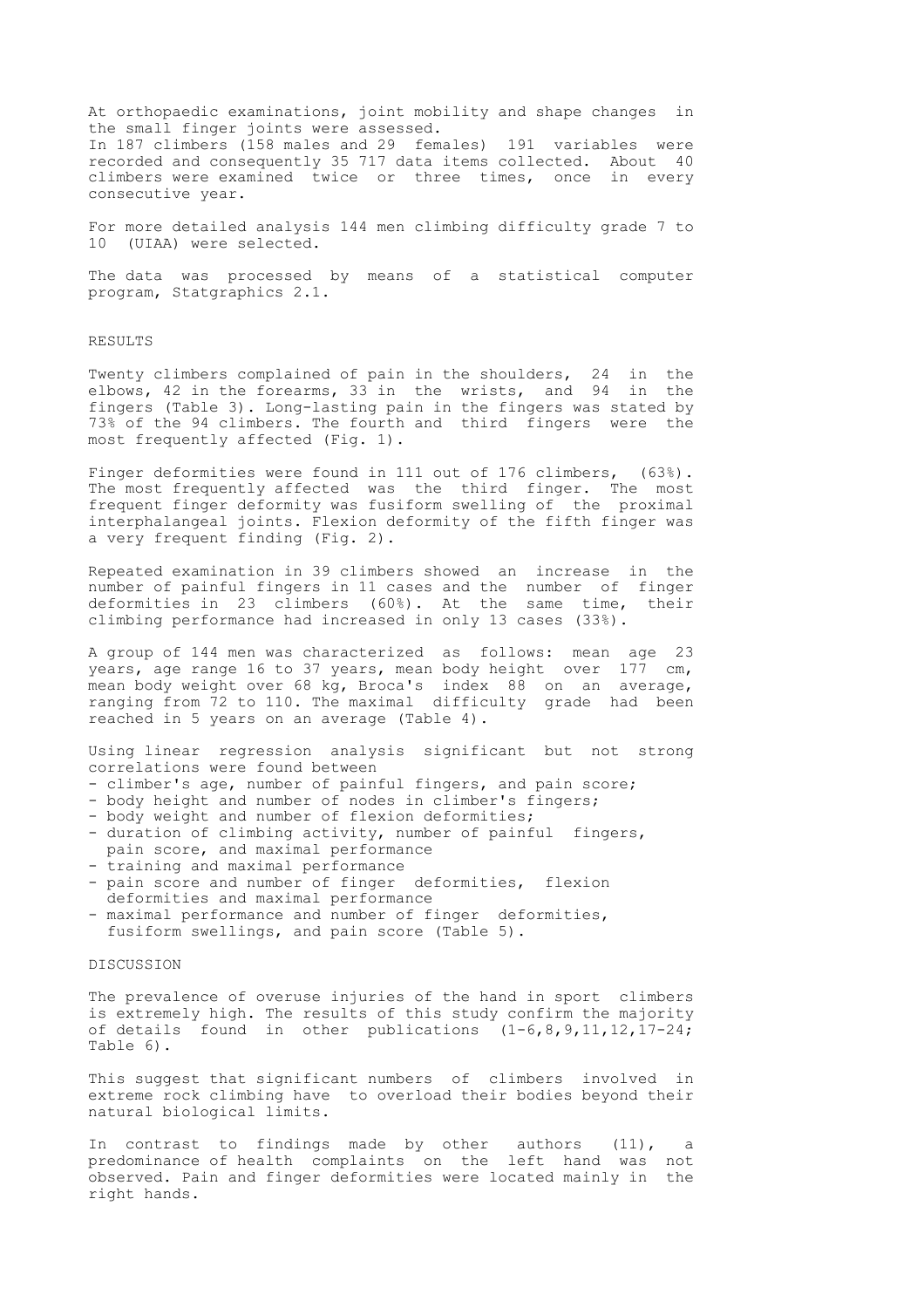It is probable that the great strain placed on climbers' fingers predisposes to premature degenerative changes (3).

In order to provide an insight into all possible factors related to the etiopathogenesis of the overuse injuries of the hand, the GUHA (1) method - Package of Programs for Exploratory Data Analysis - was used (22).

For example the relationship between climbing performance (climbing difficulty grade) and Broca's index of body weight was analysed. The program generated four hypotheses showing a significant positive or negative association between these variables. Climbers reaching difficulty grade 7+ to 9- had significantly more often Broca's index below 85. Their relative body weight was lower and their relative strength greater than in climbers reaching a lower grade of difficulty (Table 7).

The results obtained by the GUHA method have shown association between a high level of performance and the incidence of overuse injuries.This raises the question if whether an optimal biotype could exist for extreme rock climbing.

The only finding casting light in this direction seems to be a significant but not strong correlation between body height and number of nodes in climbers' fingers (correlation coefficient 0.207, statistical significance p<0.05; Fig. 3).

In order to determine a climber's biotype (somatotype) and to place him into Sheldon's triangle of somatotypes, measurements of body height and body weight are obviously insufficient.

The shape of the hand is characteristic for a man's biotype and the strain imposed on the climber's fingers during extreme climbing depends on the biomechanical properties of the hand. Biomechanical analysis of climbers' injuries is needed not only to improve the understanding of etiology of these injuries but also to develop a strategy for their management and prevention. There is a scarcity of reports on the correlation between biotype and performance that can be put into a meaningful application to extreme climbing.

Mrs. Leal and co-workers (12) have already measured some anthropometric parameters in the upper extremities in 30 climbers. They take account of the width and length of the right hand, the maximal circumference and length of the right forearm, and the circumferences of the proximal and distal interphalangeal joints. In comparison with other athletes, higher indexes for the forearm and for the distal interphalangeal joint have been found.

Lysens with co-workers (14) have established an overuse-prone profile in young athletes characterized by a combination of muscle weakness, ligamentous laxity and muscle tightness. In addition these overuse injuries were more frequent associated with a high body weight and height and by a lower score in the mesomorphic component of their somatotype. These findings argue that individuals with a better developed musculature have a higher load capacity, and thus stand a lower risk of overuse, even if their intrinsic load (weight and height) is high (15).

### CONCLUSIONS

- 1. The prevalence of overuse injuries of the hand in sport climbers is extremely high.
- 2. In addition to the extrinsic risk factors of hand overuse syndromes, there are certainly important intrinsic factors, especially genetic ones, that predispose a person to high climbing performance and/or are responsible for his susceptibility to damage resulting from chronic overloading in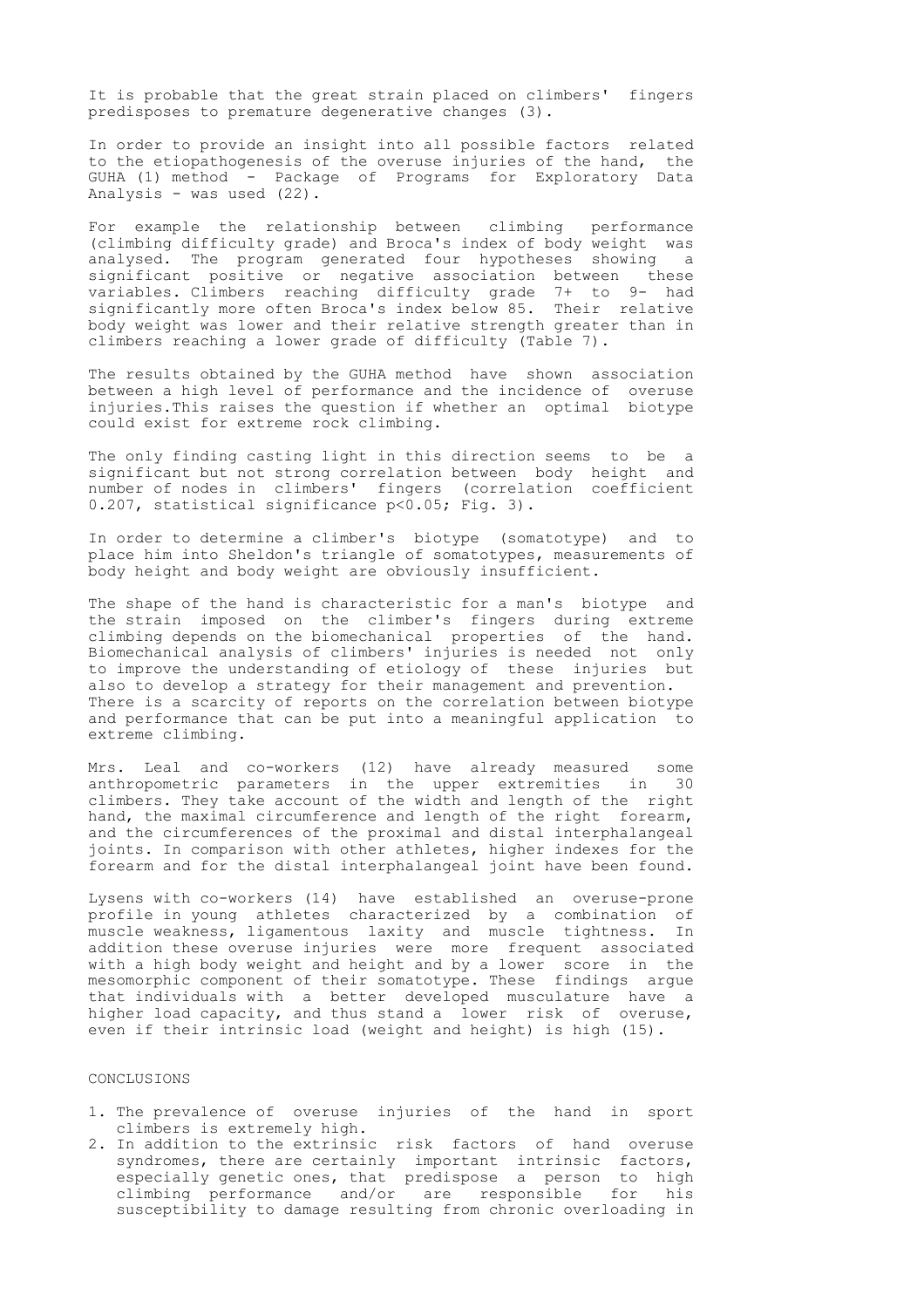extremely difficult climbing. Therefore more detailed studies on the role of the biotype and other predisposing factors are required.

- 3. Because of very difficult treatment of finger overuse injuries and damage, prevention is of paramount importance. Primary prevention of overloading concerns not only the structure, frequency, and intensity of training, but also the determination of an "optimal biotype" for top performance sport climbing.
- 4. For this it is necessary
- to work out a suitable biotype methodology,
- to ensure the characteristics of sport climbers can be biotyped,
- to evolve a standardised method for the examination of climbers and the classification of their finger damage and
- to attempt to correlate sport climbers' biotypes with the occurrence of hand overuse syndromes.

REFERENCES

- 1. Agostini, R.: Summary of the medical coverage at the First International Sports Climbing Competition, Snowbird, Utah, June 9-12, 1988. Virginia Mason Sports Medicine Center, Seattle 1988.
- 2. Bertschi, D.: Theoretische und empirische Untersuchung zu sportartspezifischen Finger und Unterarmverletzungen bei Sportkletterern. Diplomarbeit. Bern 1986.
- 3. Bollen, S., Bowker, T.: Osteoarthritis in climbers fingers. UIAA Mountain Medicine Conference "Medical Aspects in Mountaineering", Prague 21.10.1988.
- 4. Bollen, S.: Patterns of soft tissue injury in extreme rock climbers. UIAA Mountain Medicine Conference "Medical Aspects in Mountaineering", Prague 21.10.1988.
- 5. Bollen, S.R.: Injury to the A2 pulley in rock climbing. St. James University Hospital, University Department of Orthopaedic Surgery, Leeds, 1989.
- 6. Burtscher, M., Jenny, E.: Haufigste trainingsbedingte Beschwerden und Verletzungen bei Sportkletterern. Praktische Sport-Traumatologie und Sportmedizin, 1987, 2: 15-21.
- 7. Cartier, J.-L., Toussaint, B., Darlot, P., Herry, J.-P., Allien, Y., Bousquet, G.: Approche d'une nouvelle pathologie de la main liew a la pratique de l'escalade. J. Traumatol. Sport, 1985, 2: 35-39.
- 8. Clarke, Ch.: Summary of rock climbing injuries. UIAA Mountain Medicine Data Centre, London 1984.
- 9. Della Santa, Kunz, A.: Le syndrome de surcharge digitale lie a l'escalade sportive. H[pital Cantonal Universitaire, Unite de Chirurgie de la Main, Geneve, 1988.
- 10. Hajek, P., Havranek, T.: Mechanizing hypothesis formation - mathematical foundations for a general theory. Springer Verlag, Heidelberg 1978.
- 11. Krause, R., Reif, G., Feldmeier, Ch.: Tberlastungssyndrome und Verletzungen der Hand und des Unterarmes beim Sportklettern. Sport-Traumatologie und Sportmedizin, 1987, 2: 10-14.
- 12. Leal, C., Rane, A., Herrero, R.: Soziologie, Trainingszeit und Fingerverletzungen beim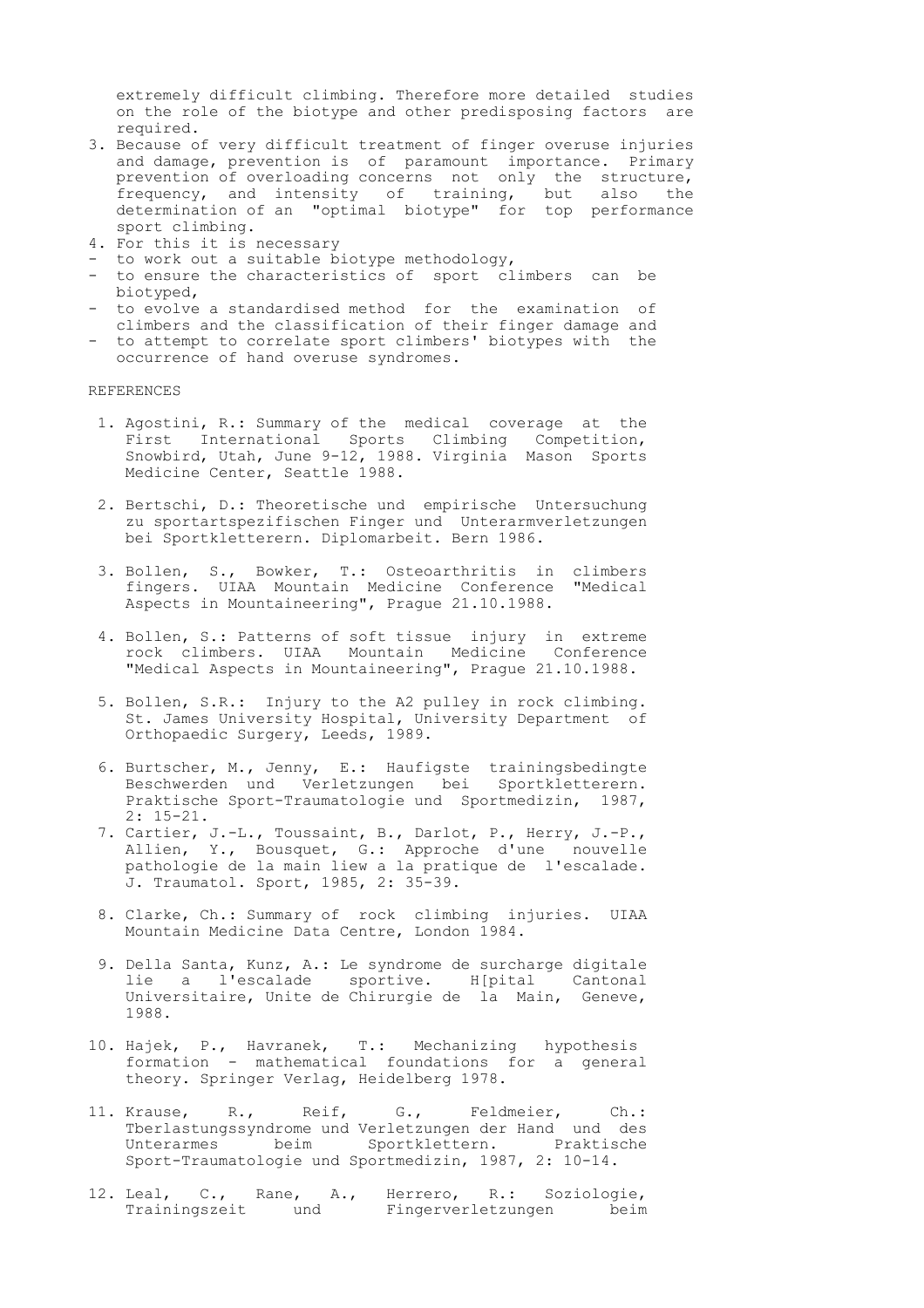Sportklettern. Praktische Sport-Traumatologie und Sportmedizin, 1987, 2: 44-47.

- 13. Lysens, R., Steverlynck, A., van de Auweele, Y., Lefevre, J. et al.: The Predictability of Sports Injuries. Sports Medicine, 1, 1984, 6-10.
- 14. Lysens, R.J., Ostyn, M.S., Vanden Auweele, Y., Lefevre, J., Vuylsteke, M., Renson, L.: The Accident-Prone and Overuse-Prone Profiles of the Young Athlete. Institute of Physical Education, Section of Sports Medicine, Heverlee, Belgium, 1988.
- 15. Lysens, R.J., Ostyn, M.S., Vanden Auweele, Y., Lefevre, J., Vuylsteke, M., Renson, L.: A retrospective study of the intrinsic risk factors of sports injuries in young adults. Second South African Sports Medicine Association Congress Proceedings, Med. News Group, Rivonia, South Africa, 1987.
- 16. Rejholec, V., Susta, A.: Revmatologie. Praha, Avicenum 1985.
- 17. Rivolier, J.: Personal communication. Federation Francaise de la Montagne 26.1.1984.
- 18. Robinson, M.: Fingers. Get grip on injury prevention and treatment. Climbing, August 1988, 108-113.
- 19. Rotman, I.: Uberlastungssyndrome der Hand bei tschechoslowakischen Spitzenkletterern. Praktische Sport-Traumatologie und Sportmedizin, 1987, 2: 41-43.
- 20. Rotman, I.: Poskozeni pohyboveho aparatu ucastniku souteti v r. 1987. In: Horolezectvi a zdravi VII. dil, s. 71-72. Zdravotnicka komise Vyboru horolezeckeho svazu CUV CSTV a TJ Lokomotiva Decin, 1988.
- 21. Rotman, I., Stanek, M., Skricka, T., Vesely, P., Hylmarova, J. et al.:Overuse Injuries of the Hand in Czechoslovak Sport Climbers. International Symposium "Mountain Medicine" Safety in Alpinism, Davos 14-17.9.1988.
- 22. Rotman, I., Stanek, M., Vesely, P., Zicha, D., Havranek, T., Skricka, T: Etiopathogenesis of Overuse Injuries of the Hand in Extreme Rock Climbers. UIAA Mountain Medicine Conference "Medical Aspects in Mountaineering", Prague 21.10.1988.
- 23. Serafin, J.: Some overuse injuries among mountaineers. UIAA Mountain Medicine Conference "Medical Aspects in Mountaineering", Prague 21.10.1988.
- 24. Stanek, M., Rotman, I., Skricka, T., Vesely, P., Hylmarova, J., et al.: Health Complaints and Finger Deformities in Czechoslovak Sport Climbers. UIAA Mountain Medicine Conference "Medical Aspects in Mountaineering", Prague 21.10.1988.
- 25. Stanek, M.: Metodika objektivniho vysetreni rukou sportovnich lezcu. Veseli nad Moravou, 1987.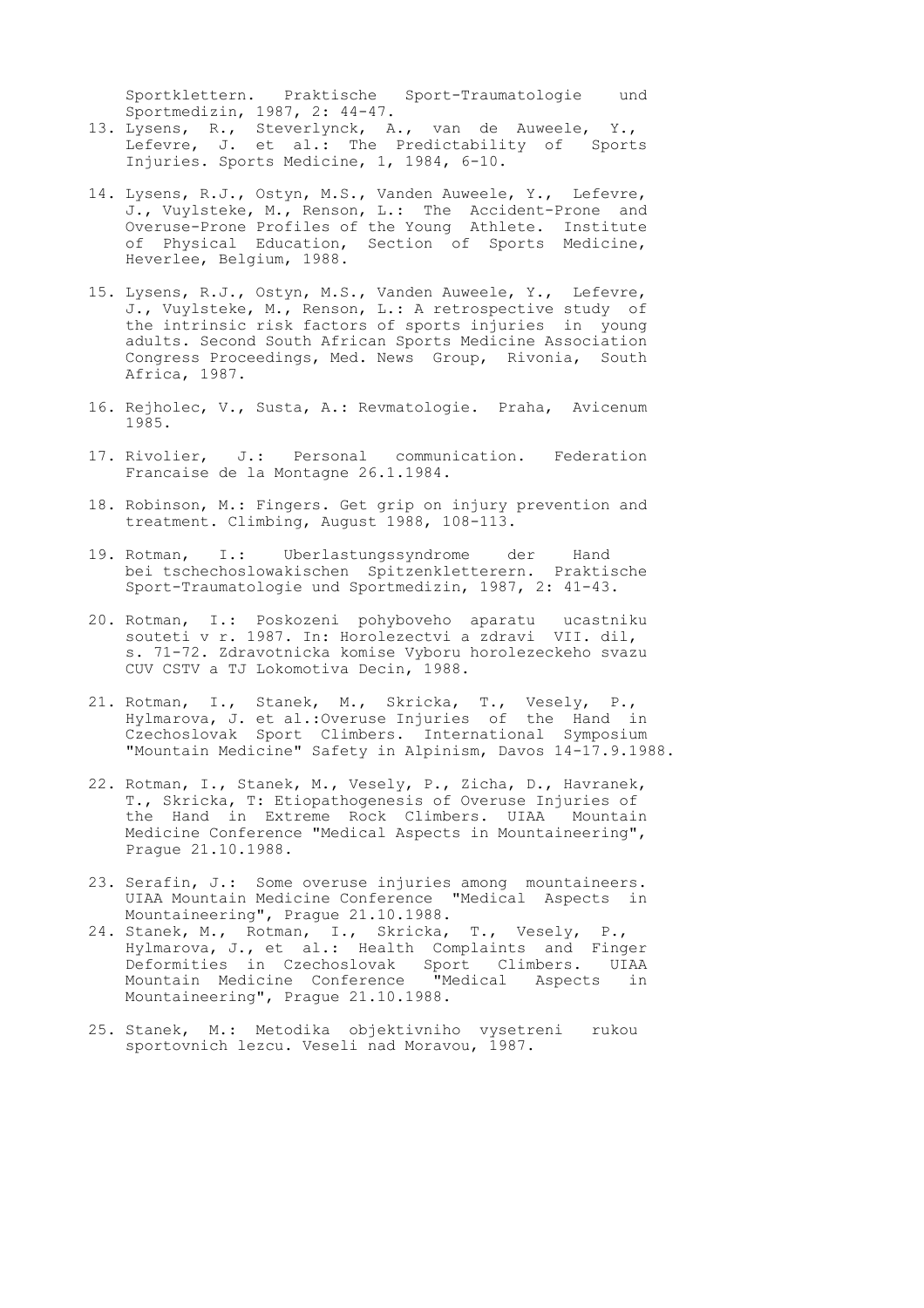TABLE 1.

specific traumatology in climbers

|                                                                                                                                      | acute injuries                                                                                       | overuse injuries                                                                                                                                                                                                                      |  |  |  |
|--------------------------------------------------------------------------------------------------------------------------------------|------------------------------------------------------------------------------------------------------|---------------------------------------------------------------------------------------------------------------------------------------------------------------------------------------------------------------------------------------|--|--|--|
| tendons                                                                                                                              | ruptures<br>avulsion of pulleys                                                                      | tendonitis and enthesopathies<br>epicondylitis humeri radialis<br>epicondylitis humeri ulnaris<br>brachial tendonitis<br>f.d.s. tenoperiostitis<br>styloiditis radii                                                                  |  |  |  |
| nerves                                                                                                                               |                                                                                                      | compressive syndromes<br>syndrome canalis carpi<br>sulcus ulnaris syndrome<br>supinator syndrome                                                                                                                                      |  |  |  |
| bones                                                                                                                                | fractures                                                                                            | stress fractures                                                                                                                                                                                                                      |  |  |  |
| joints                                                                                                                               |                                                                                                      | arthritis<br>osteoarthrosis                                                                                                                                                                                                           |  |  |  |
|                                                                                                                                      | (F.D.S. flexor digitorum superficialis)<br>[Bollen, 1988a, 1988b, 1989; Krause et al., 1986; et al.] |                                                                                                                                                                                                                                       |  |  |  |
| TABLE 2.                                                                                                                             |                                                                                                      |                                                                                                                                                                                                                                       |  |  |  |
|                                                                                                                                      |                                                                                                      | extrinsic and intrinsic risk factors in climbers' overuse injuries                                                                                                                                                                    |  |  |  |
| exposure<br>climbing difficulty grade<br>training<br>environment<br>weather condition<br>equipment<br>protective equipment<br>taping | duration of climbing activity<br>type of finger gripping technique<br>biomechanics of climbing       | physical characteristics<br>age<br>sex<br>somatotype<br>state of health<br>previous injuries<br>joint mobility<br>muscle tightness<br>ligamentous laxity<br>fatigue and exhaustion<br>climbing skill<br>psychological characteristics |  |  |  |
|                                                                                                                                      | [According to Lysens et al, 1988, modified]                                                          |                                                                                                                                                                                                                                       |  |  |  |
| TABLE 3.                                                                                                                             |                                                                                                      |                                                                                                                                                                                                                                       |  |  |  |
|                                                                                                                                      | localization of pain in upper extremities in 184 climbers                                            |                                                                                                                                                                                                                                       |  |  |  |
|                                                                                                                                      | n                                                                                                    | g.                                                                                                                                                                                                                                    |  |  |  |
| shoulder<br>elbow<br>forearm<br>wrist<br>fingers                                                                                     | 20<br>24<br>42<br>33<br>94                                                                           | 11<br>13<br>23<br>18<br>51                                                                                                                                                                                                            |  |  |  |
|                                                                                                                                      | long-lasting pain in fingers in 73 % of 94 climbers                                                  |                                                                                                                                                                                                                                       |  |  |  |

finger deformities: 111 out of 176 climbers ( 63 % )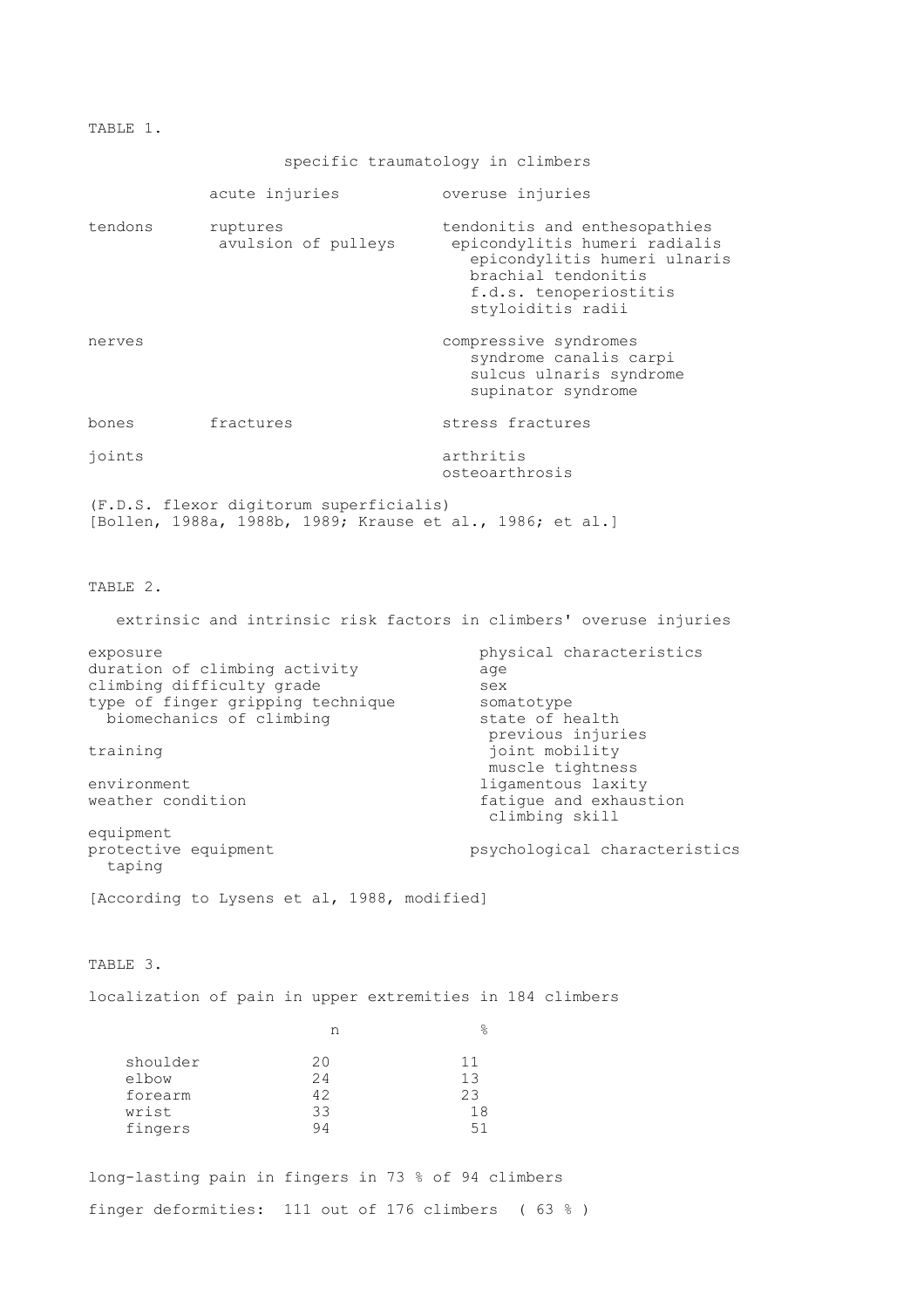TABLE 4.

### characteristics of 144 male climbers

| age <years></years>         | $23.1 + 5.0$     | range: $16 - 37$ |
|-----------------------------|------------------|------------------|
| body height <cm></cm>       | $177.4 + 6.2$    | $161 - 194$      |
| body weight <kg></kg>       | $68.3 + 7.6$     | $47 - 95$        |
| broca index                 | $88.2 + 7.0$     | $72 - 110$       |
| climbing performance        | $8 - + 2$ (uiaa) | $7 - to 10 -$    |
| climbing activity (years)   | $6.2 + 3.3$      | $1 - 21$         |
| time to maximal performance | $5.3 + 3.0$      | $0 - 20$         |
| training (days a week)      | $2.9 + 1.9$      | $0 - 7$          |

### TABLE 5. LINEAR REGRESSION OF CHARACTERISTICS IN 144 CLIMBERS

simple regression: correlation coefficients and statistical significance

| dependent<br>variable<br>independ. | finger<br>defor-<br>mities | nodes                 | fusiform<br>swellings |                  | flexion painful pain<br>mities (number) | defor- fingers score perform. | maximal<br>(uiaa)     |
|------------------------------------|----------------------------|-----------------------|-----------------------|------------------|-----------------------------------------|-------------------------------|-----------------------|
| age                                | 0.086                      | 0.084                 | $-0.032$              | 0.153            | 0.226<br>$\star\star$                   | 0.191<br>$\star$              | 0.015                 |
| body<br>height                     | 0.147                      | 0.207<br>$\star\star$ | 0.053                 |                  |                                         | $0.066$ $0.000$ $0.031$       | $-0.051$              |
| body<br>weight                     | 0.083                      | 0.142                 | $-0.077$              | 0.165<br>$\star$ | 0.084                                   | 0.104                         | $-0.117$              |
| climbing<br>activity               | 0.154                      | 0.110                 | 0.065                 |                  | $0.136$ $0.173$<br>$\star$              | 0.215<br>$\star\star$         | 0.196<br>$\star\star$ |
| training<br>d.a.w.                 | 0.099                      | 0.000                 | 0.074                 | 0.101            |                                         | $0.087$ $0.109$               | 0.256<br>$***$ * * *  |
| pain<br>score                      | 0.226<br>$\star\star$      | 0.047                 | 0.134                 | 0.233<br>$***$   | $\mathbf{x}$                            | $\mathbf{x}$                  | 0.266<br>$***$ *      |
| maximal<br>perform.                | 0.261<br>$***$ *           | 0.122                 | 0.196<br>$\star\star$ | 0.161            | 0.120                                   | 0.266<br>$***$ *              | $\mathbf{x}$          |

. n.s. \* p<0.1 \*\* p<0.05 \*\*\* p<0.02 \*\*\*\* p<0.01 D.A.W. days a week INDEP. INDEPENDENT VARIABLE PERFORM. PEFORMANCE

TABLE 6.

incidence of pain and damage of the hand in free climbers

| group | incidence |     |
|-------|-----------|-----|
| n     | number    | ್ಠಿ |
| 60    | 21        | 35  |
| 55    | 44        | 80  |
| 29    |           | 47  |
| 30    | 23        | 77  |
| 80    |           | >40 |
| 76    |           | 91  |
| 87    | 43        | -49 |
| 69    | 52        | 75  |
| 23    |           | 80  |
| 173   | 136       | 79  |
|       |           |     |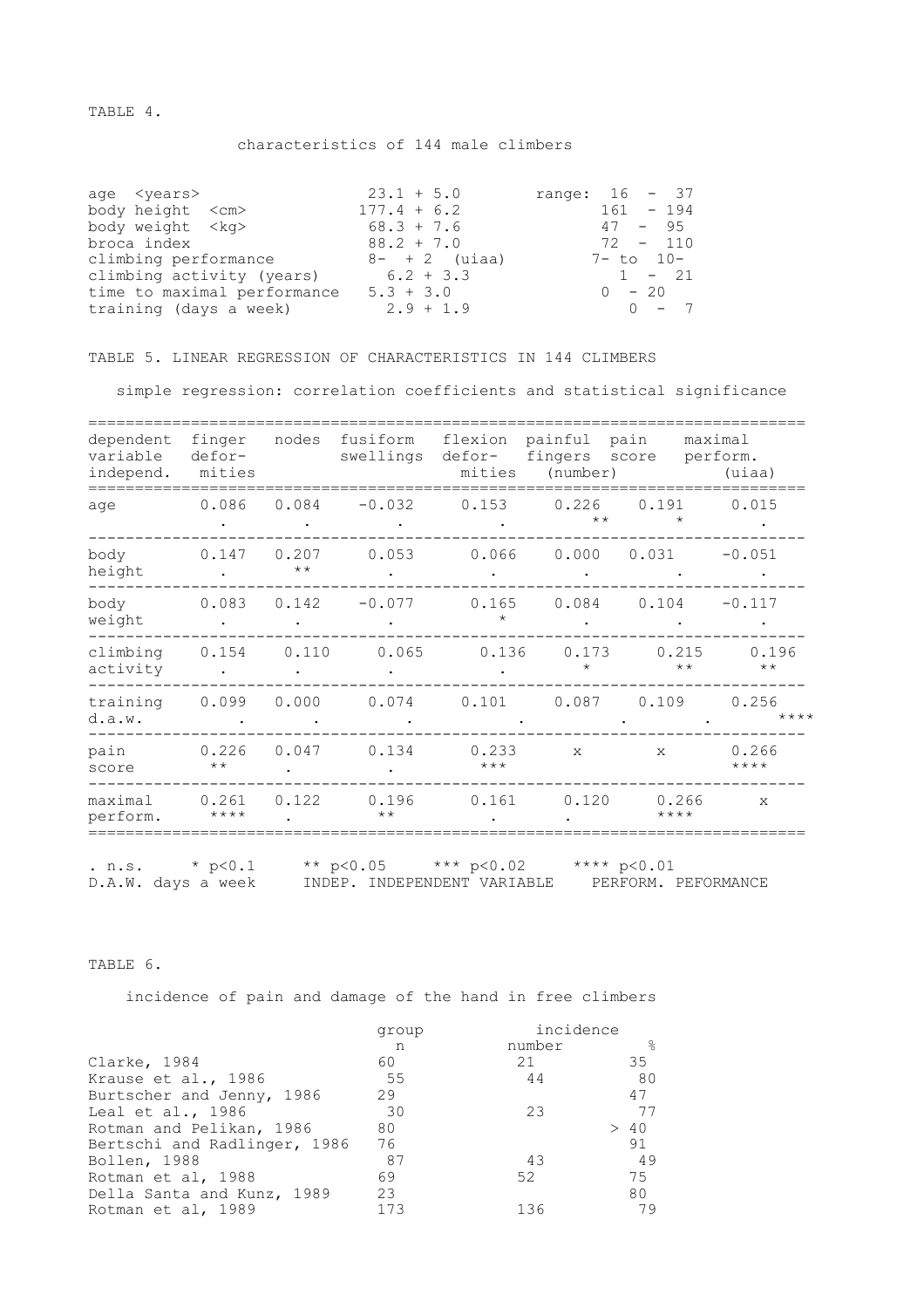TABLE 7.

|                  | correlation between climbing difficulty grade | and Broca's index of body weight<br>in 100 Czechoslovak climbers |     |  |            |
|------------------|-----------------------------------------------|------------------------------------------------------------------|-----|--|------------|
| broca's          |                                               | climbing performance (difficulty grade uiaa)                     |     |  |            |
| index            |                                               | $4+$ - 7 7+ - 9-                                                 |     |  | $9 - 10 -$ |
| $\zeta$ or = 8.5 | NΟ                                            |                                                                  | YES |  |            |
| $>$ or = 86      | YES                                           |                                                                  | NΟ  |  |            |

[GUHA results, 1987]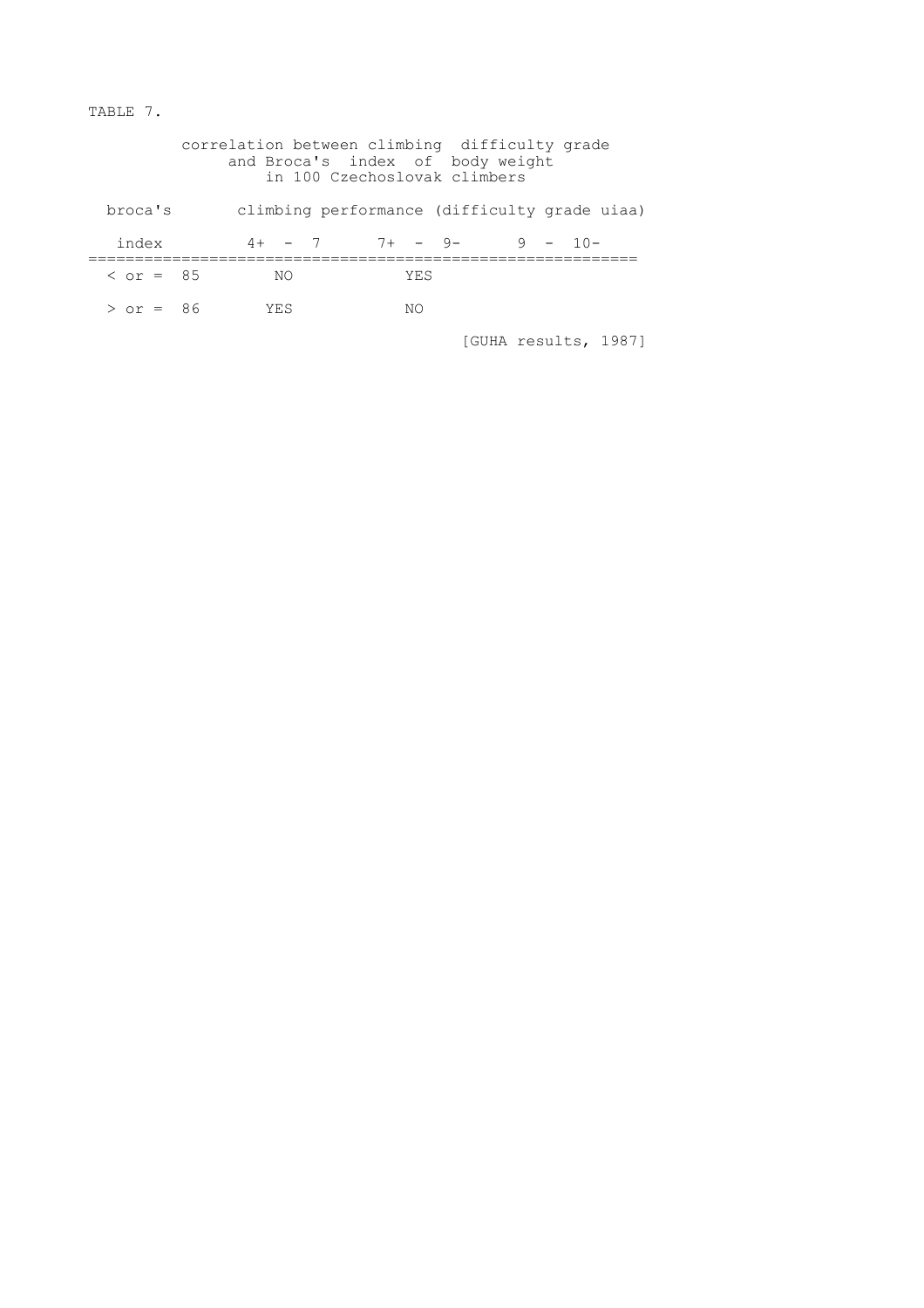FIGURE 1.



 $\texttt{diam.CHI}$ 

 $\frac{3}{2}$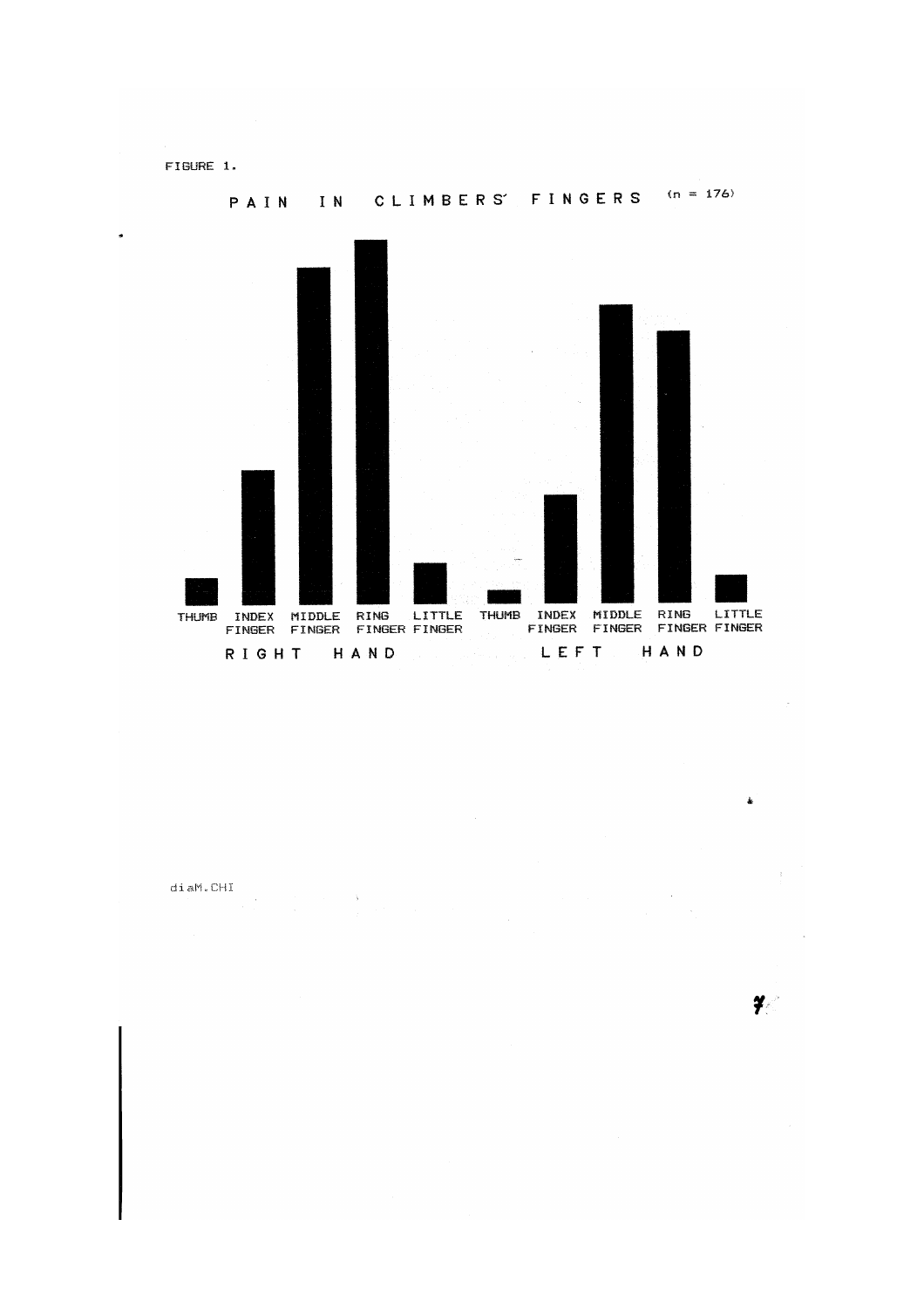FIGURE 2.



 $\,$  i

 $disan.CHT$ 

 $\boldsymbol{\mu}$